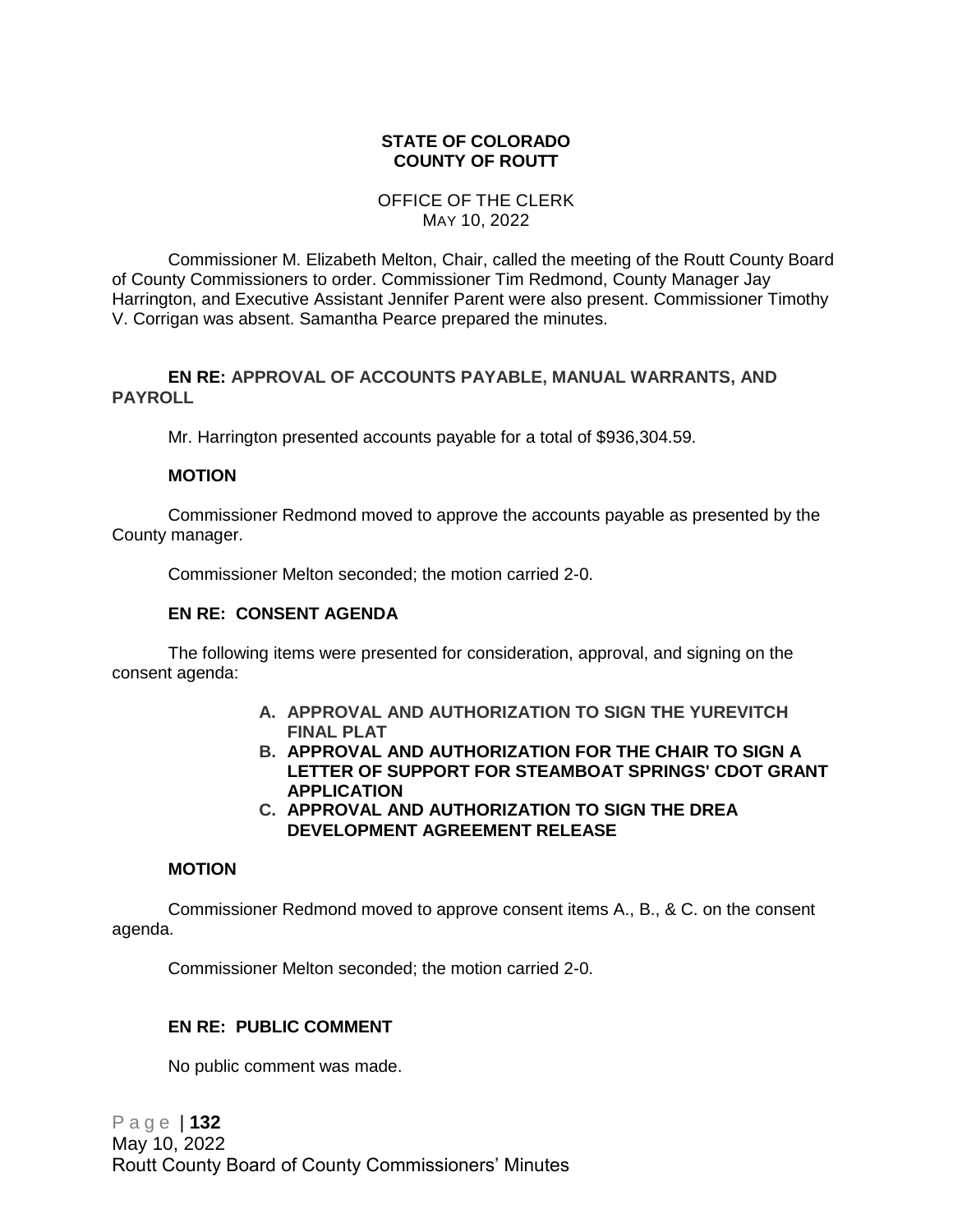# **EN RE: CLERK AND RECORDER**

Barb Fox, Clerk and Recorder Supervisor presented to the Board a consideration for approval and authorization for the Chair to sign a new Liquor License Application for a hotel restaurant for the Corral LLC dba TNT Bar.

This application has already been sent to the State. The customer had paid an additional \$100 for concurrent review. Posting Notice was attached to the property 10 days prior to hearing, and Legal Notice was printed in the Steamboat Pilot on Saturday May 7, 2022.

Commissioner Melton asked clarifying questions about the necessary approvals.

No public comment was made.

### **MOTION**

Commissioner Redmond moved to approve and authorize the Chair to sign a new Liquor License Application for a hotel restaurant for the Corral LLC dba TNT Bar with the contingency that all applicable approvals will be in place.

Commissioner Melton seconded; the motion carried 2-0.

### **EN RE: GRANT ADMINISTRATION**

Caroline McClenahan, Grant Administrator, and Joe Stepan, Facilities Manager presented to the Board a consideration to approve the Fairground's Operation Roundup Yampa Valley Electric Association (YVEA) Grant Application.

The Fairgrounds has prepared an application to YVEA's Operation Round Up program with the goal of funding the installation of fiber-optic internet through Luminate Broadband. This grant application is for the one-time installation of the fiber and not any on-going costs of the internet service. Based upon the quote received from Luminate, the monthly internet cost would be comparable to what is currently paid for monthly internet service. The overall purpose of adding Luminate to the Fairgrounds is to increase user capacity and the ability to host more events. The current internet service is limited to the exhibit hall only. Expanded internet access will benefit ongoing user groups such as 4-H, RV park customers, fair participants and any groups utilizing the grounds as an emergency location (firefighters, etc.).

Operation Round Up (ORU) is a program adopted by over 250 coops around the nation. Monthly electric bills of participating members are automatically rounded up to the nearest dollar, for an average donation of \$6.00 per year. Those pennies are put into a fund from which donations are made through this program.

The quote received from Luminate for the ongoing internet service is for a 36 week contract. There is concern about TABOR compliance (restricting the agreement to 1 year) and whether or not a non-appropriation clause will be needed.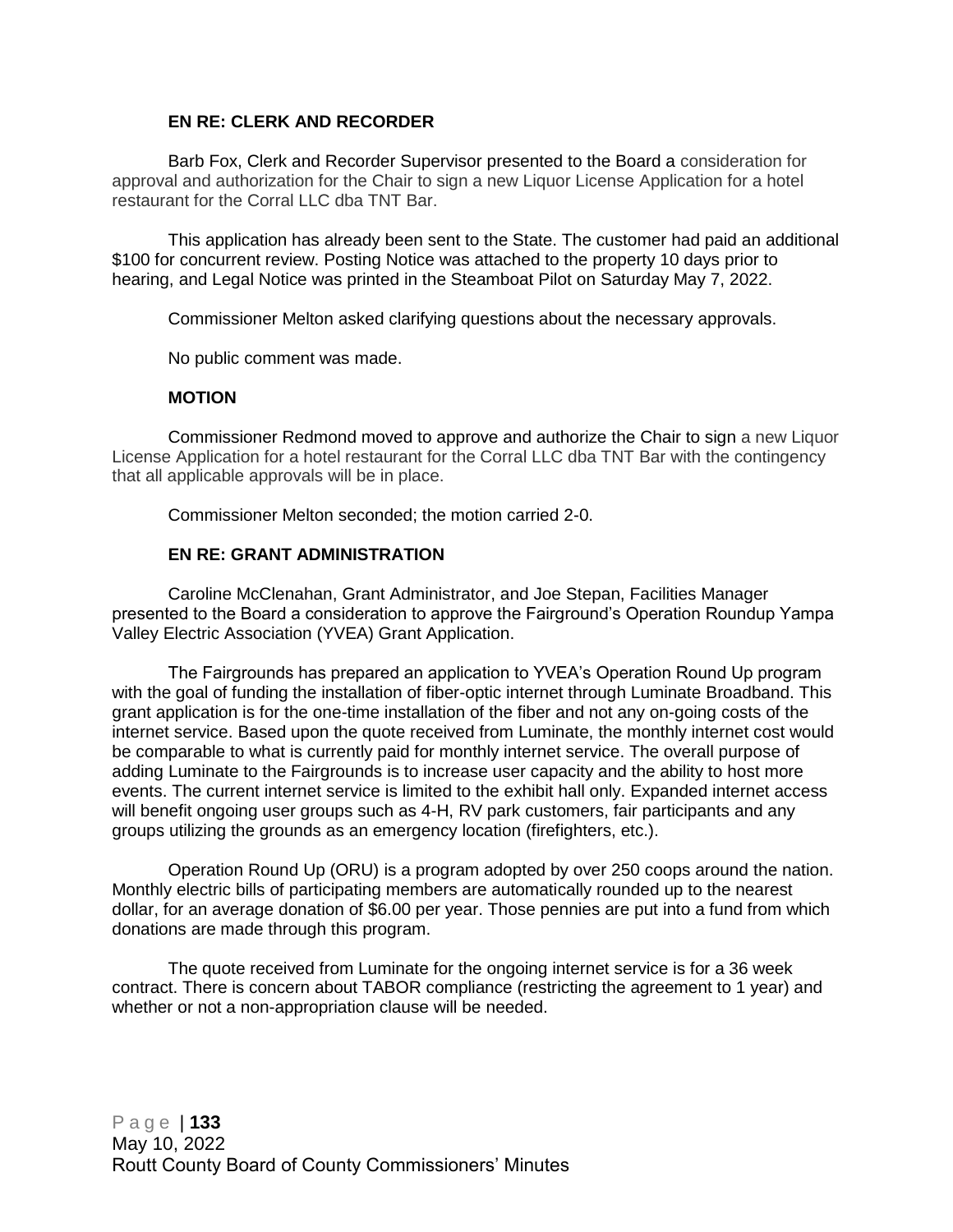#### **MOTION**

Commissioner Redmond moved to approve the Fairground's grant application to the Yampa Valley Electric Association's Operation Roundup program.

Commissioner Melton seconded; the motion carried 2-0.

#### **EN RE: BEAR RIVER RESERVOIR COMPANY**

Andrea Schaffner, Secretary of Bear River Reservoir Company presented to the Board a consideration to approve and authorize the Chair to sign a letter of support for a grant proposal.

Bear River Reservoir Company (BRRC) is submitting a grant application to the Colorado River District Community Funding Partnership for Still Water Reservoir #1, the remaining 25% of work (\$46,400), and to replace the vent pipe and pipe supports, and to patch joints in an outlet tunnel (\$135,350).

The Community Funding Partnership (CRD) requires support from the Board of County Commissioners in which the project is located and/or water from the project is be utilized.

The BRRC is requesting that the Routt County Commissioners sign a Letter of Support in favor of the grant application that is being submitted to the Colorado River District Community Funding Partnership.

The Commissioners asked clarifying questions about the projects planned and the reservoir.

#### **MOTION**

Commissioner Redmond moved to approve and authorize the Chair to sign a letter of support for the Stillwater Reservoir #1 grant application.

Commissioner Melton seconded; the motion carried 2-0.

### **EN RE: PURCHASE OF DEVELOPMENT RIGHTS (PDR) ADVISORY BOARD**

The Commissioners conducted interviews with interested candidates of the vacant PDR board seats. Mary Alice Page-Allen's term on the PDR Board expired on 12/31/21. She is interested in being reappointed. CJ Mucklow submitted a letter of interest and a resume in response to a vacancy posting.

After interviewing both Ms. Page-Allen, and Mr. Mucklow the Commissioners held a brief round table discussion of the candidates. Both Commissioner Redmond and Melton were excited about the candidate and the value they would bring to the PDR Board.

#### **MOTION**

Commissioner Redmond moved to approve Mary Alice Page-Allen and CJ Mucklow as one continuing member and one new member of the Purchase of Development Rights Advisory Board with term expirations of December 31, 2024.

P a g e | **134** May 10, 2022 Routt County Board of County Commissioners' Minutes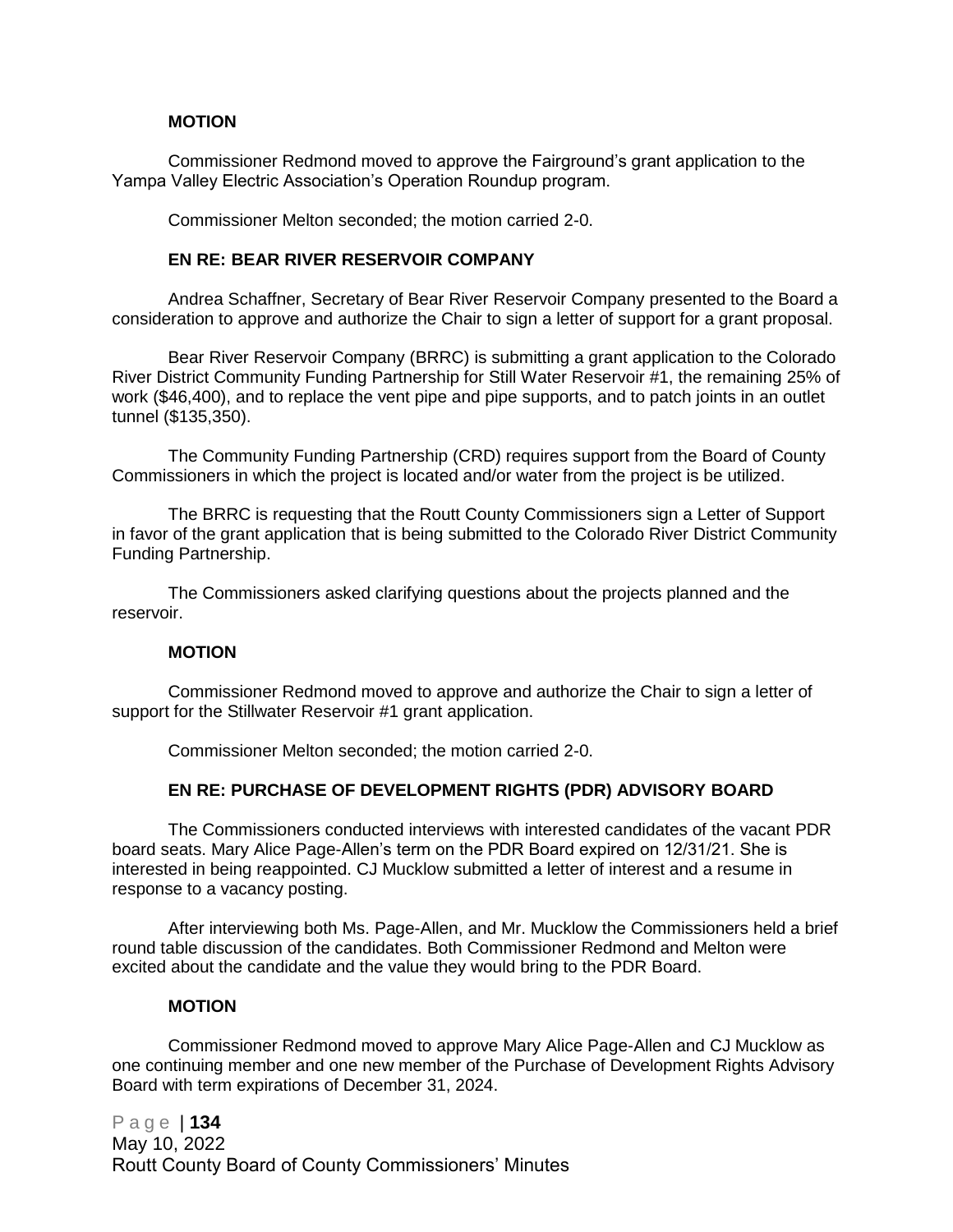Commissioner Melton seconded; the motion carried 2-0.

No further business coming before the Board, same adjourned sine die.

 $\frac{1}{\sqrt{1-\frac{1}{2}}\sqrt{1-\frac{1}{2}}\sqrt{1-\frac{1}{2}}\sqrt{1-\frac{1}{2}}\sqrt{1-\frac{1}{2}}\sqrt{1-\frac{1}{2}}\sqrt{1-\frac{1}{2}}\sqrt{1-\frac{1}{2}}\sqrt{1-\frac{1}{2}}\sqrt{1-\frac{1}{2}}\sqrt{1-\frac{1}{2}}\sqrt{1-\frac{1}{2}}\sqrt{1-\frac{1}{2}}\sqrt{1-\frac{1}{2}}\sqrt{1-\frac{1}{2}}\sqrt{1-\frac{1}{2}}\sqrt{1-\frac{1}{2}}\sqrt{1-\frac{1}{2}}\sqrt{1-\frac{1}{2}}\sqrt{1-\frac$ *[Jenny L Thomas](https://na4.documents.adobe.com/verifier?tx=CBJCHBCAABAAXKCRjLbVgVz7GQzOigZ_WAKodh_zwCEf)*<br>Jenny L. Thomas, Clerk and Recorder<br> $\frac{\partial W}{\partial t}$  M. Elizabeth Melton, Ch

Jenny L. Thomas[, Clerk and Recorder](https://na4.documents.adobe.com/verifier?tx=CBJCHBCAABAAXKCRjLbVgVz7GQzOigZ_WAKodh_zwCEf) M. Elizabeth Melton, Chair



 $\Box$  JUN 9, ZUZZ $\Box$ Date